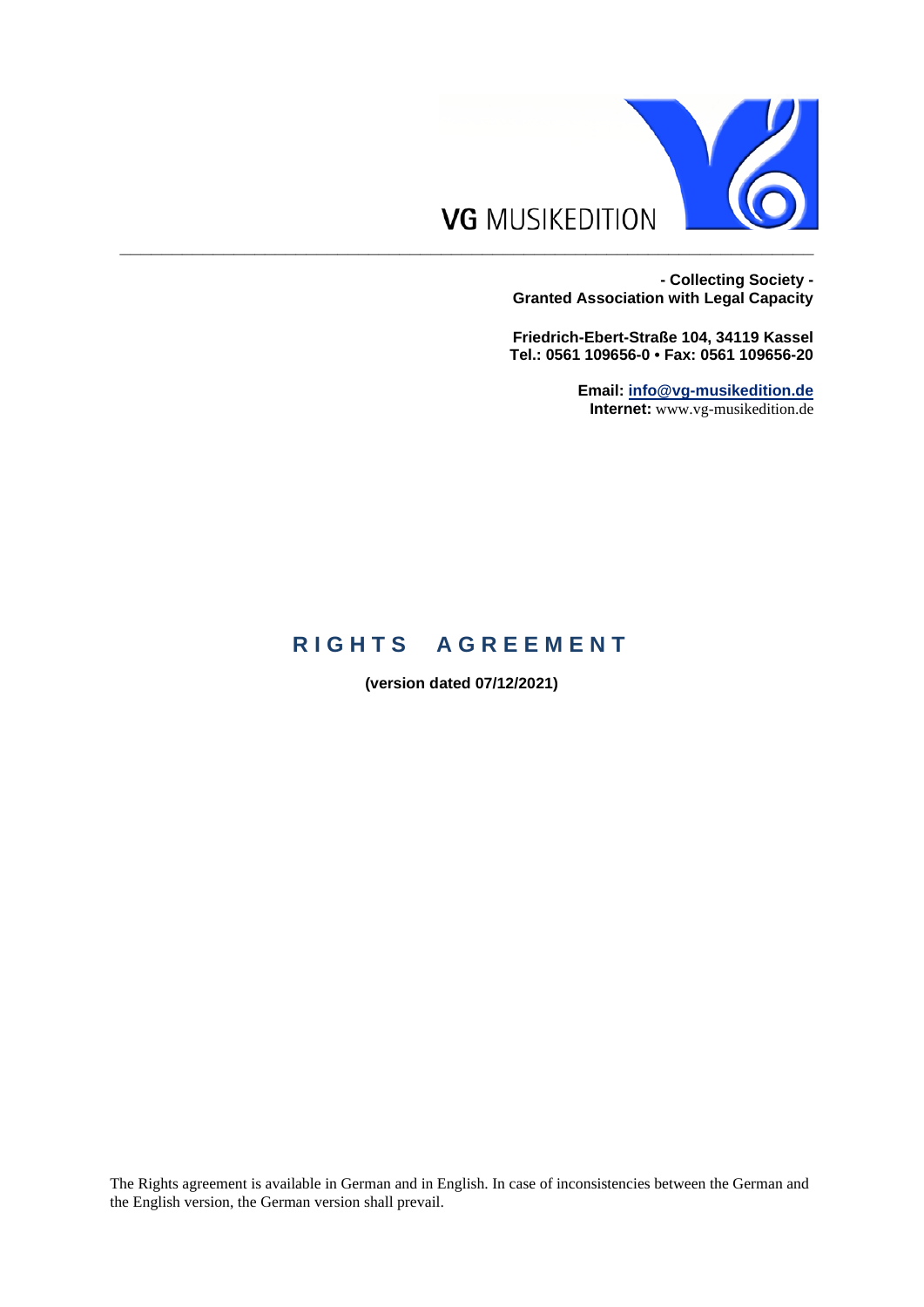**Between**

| □ Author/Editor (Chamber I)                                                                                                                                      |  |
|------------------------------------------------------------------------------------------------------------------------------------------------------------------|--|
| □ Publisher (Chamber II)                                                                                                                                         |  |
| □ Librettist or Lyricist/Composer (Chamber III)<br>Please indicate chamber affiliation by ticking the relevant box! Affiliation is possible to one chamber only. |  |
|                                                                                                                                                                  |  |
| (House number / Street)                                                                                                                                          |  |
| (Place / Postal code)<br>- hereinafter called Beneficial Owner-                                                                                                  |  |
| and                                                                                                                                                              |  |
| <b>VG MUSIKEDITION</b><br>Verwertungsgesellschaft - Rechtsfähiger Verein kraft Verleihung<br>Friedrich-Ebert-Straße 104, 34119 Kassel                            |  |
| - hereinafter called VG Musikedition-                                                                                                                            |  |
| represented by its Managing Director.                                                                                                                            |  |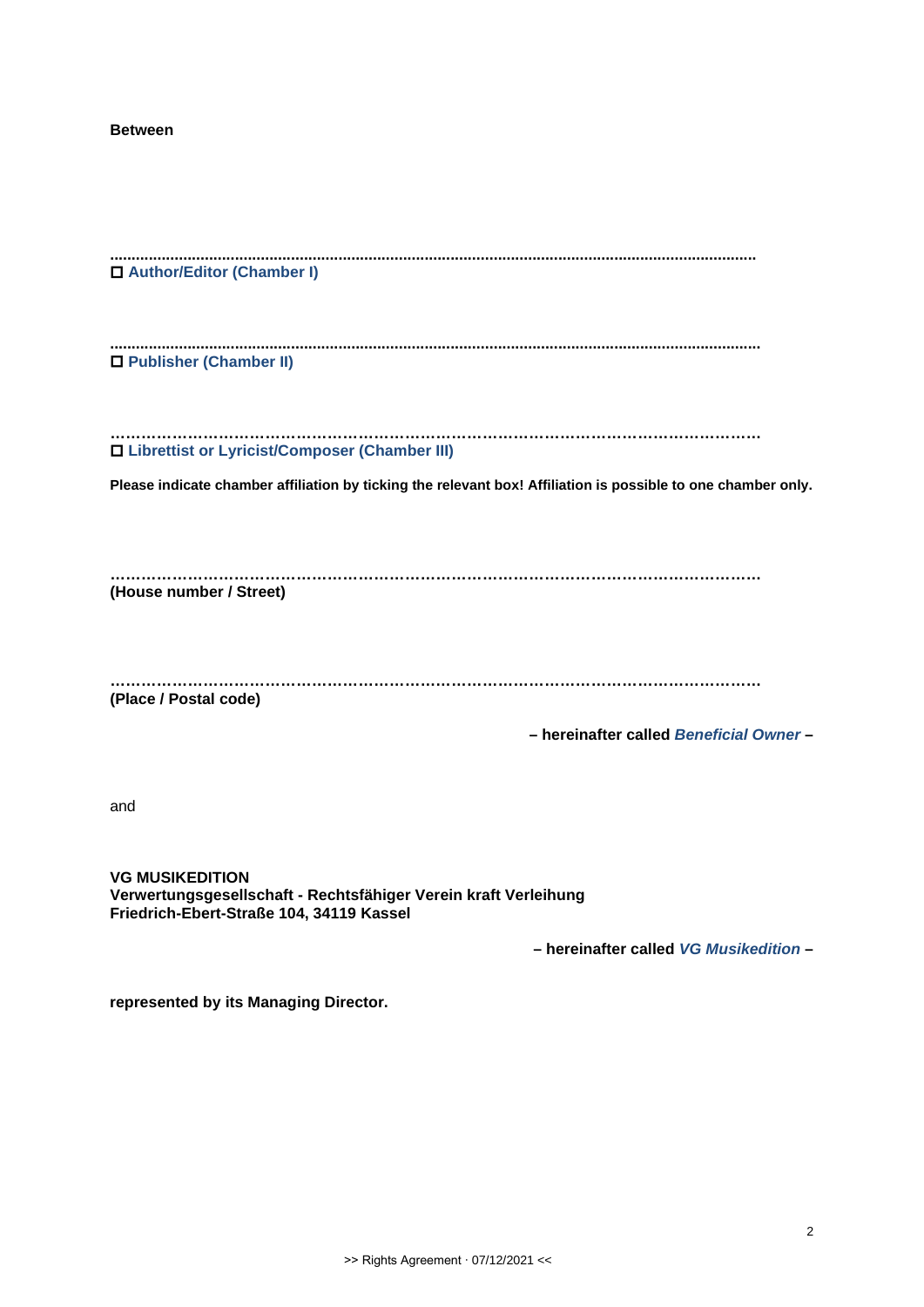# **A Transfer of rights**

## **Art. 1**

**1**. The Beneficial Owner hereby transfers to VG Musikedition as trustee for all countries all rights of copyright and ancillary copyright to which the Beneficial Owner is currently entitled or which accrue or devolve or re-accrue or re-devolve to or upon him/her or which he/she may otherwise acquire during the term of this agreement within the scope as set forth in detail in Arts. 2 and 3 hereof for safeguarding by VG Musikedition in accordance with the provisions of this agreement*.*

**2.** All rights and powers transferred pursuant to Arts. 2 and 3 hereof are only transferred subject to the proviso that rights and other powers already granted to GEMA shall remain unaffected.

**3.** The following rights and claims in particular are hereby transferred (Arts. 2 and 3):

#### **Art. 2 Graphic Reproduction / Art. 46 UrhG, Art. 60a ff UrhG [German Copyright Act] und other Royalty Claims**

**I.** The right of reproduction of graphic records of works of music (Art. 16 Para. 1 UrhG) by means of photocopying or similar photographic methods as well as by means of digital reproduction and storage (by using digital storage and reproduction media) for private or other own use, though only for purposes of being collectively safeguarded vis à vis identifiable or established groups of persons, such as:

- **a)** in school lessons (including the preparatory and follow-up work required for the lesson as well as for use in elective subjects or other events organised by the school)
- **b)** in child-care facilities,
- **c)** in adult education centres,
- **d)** in non-commercial basic and further training institutions,
- **e)** in vocational training institutions in the quantity necessary for a school class (class size),
- **f)** for state examinations at schools, universities or non-commercial basic and further training institutions in the quantity necessary therefore (examination group size),
- **g)** for congregational singing (collective singing) in religious services, events similar to religious services and other church events, here extending to the transfer of rights to the right of incorporeal reproduction (showing it on a screen or with Beamer) as well as the right of making the religious service publicly accessible,
- **h)** in family education centres, nursing homes for the elderly and other welfare facilities, hospitals as well as other health and care facilities,
- in prisons and correctional facilities.
- **j)** with regard to small works (max. duration 5 minutes) and parts of works and/or editions of music (max. 20 % of the entire work and/or the entire edition) to music schools and music teachers if the reproductions
	- aa) are made by an employee of the music school or music teacher and passed on exclusively and free of charge to learners at the music school, the teachers or jurors at school competitions for their sole use and
	- bb) made from an original edition.

**II.** The rights, powers and claims as set forth in Para. 1 above shall likewise be deemed transferred insofar as the royalty claims can legally only be asserted by a copyright association for purposes of collectively safeguarding them vis à vis manufacturers and/or importers and/or operators of devices, which are fit for or intended for making reproductions by means of photocopying or other such like photographic methods and/or are held available for charge (Art. 54h UrhG).

#### **III.** Also transferred are the rights

- **a)** pursuant to Art. 46 Para. 3 UrhG (collections for religious use) and the royalty claims pursuant to Art. 27, Art. 45a Para. 2, Art. 45c Para. 4, Art. 46 Para. 4, Art. 54 Para. 1, Art. 54b Para. 1, Art. 54c Para. 1, Art. 54e, Art. 54f, Art. 60a, Art. 60b, Art. 60c, Art. 60d, Art. 60e, Art. 60f, Art. 60h and Art. 137 I Para. 5 UrhG, and according to Art. 4 Para. 3, Art. 5 Para. 2 and Art. 12 Para.1 UrhDaG [Act on the Copyright Liability on Online Content Sharing Providers].
- **b)** to copy and disseminate graphic recordings of works of music in collections for use in religious institutions, schools and lessons that are put into circulation in Austria and Switzerland provided they fulfil the requirements of Art. 46 UrhG resp. Art. 60b UrhG,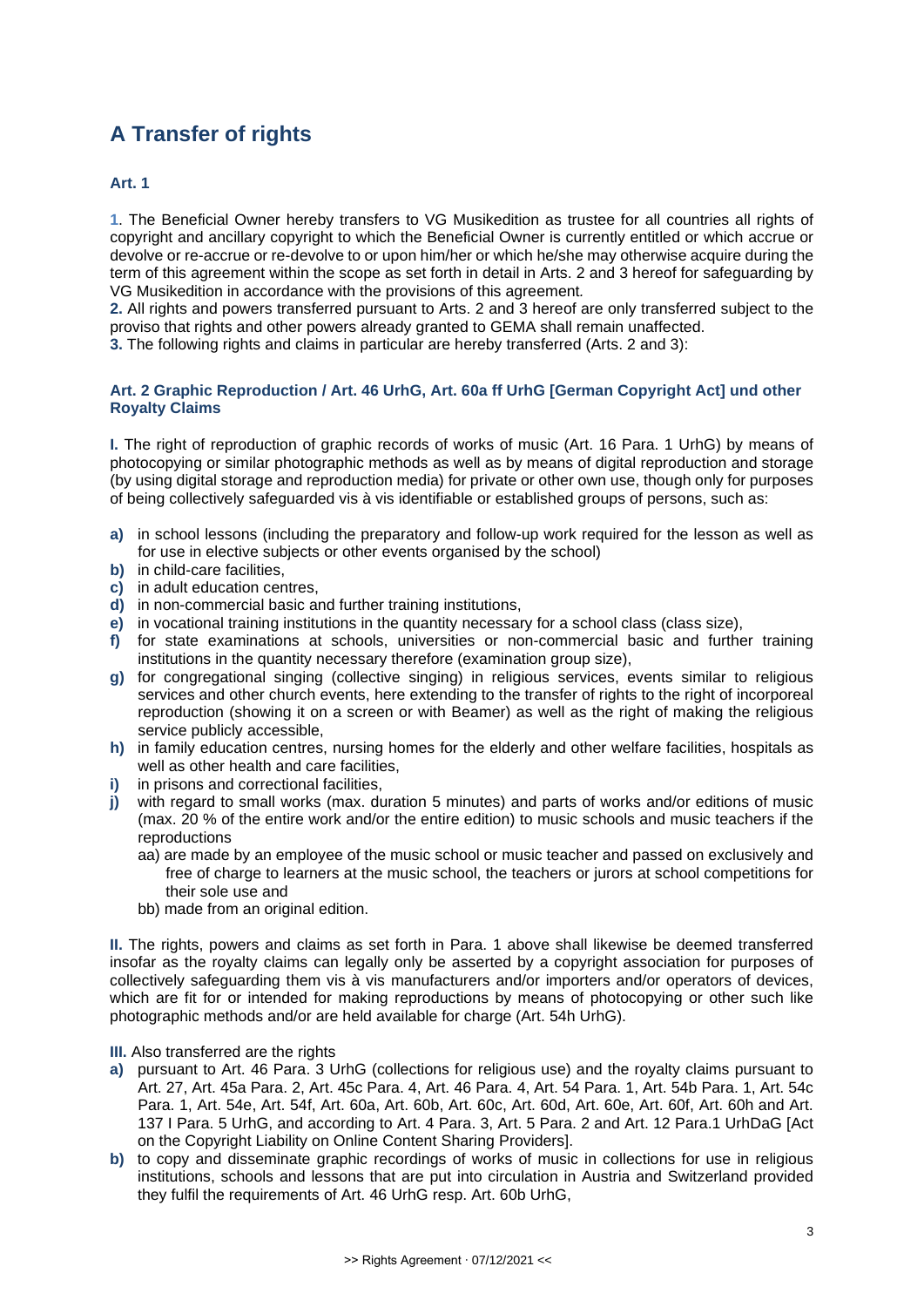**c)** to copy, disseminate and give public access to graphic recordings of works of music for the inclusion in collections pursuant to Art. 60b UrhG.

**IV.** Not transferred within the scope of the uses set forth in the foregoing paragraphs are the rights of graphic reproduction of complete editions (volumes, booklets) as well as the graphic reproduction of borrowed or hired editions or parts thereof.

## **V.**

The right of reproduction according to Art. 16 UrhG as well as the right of making lyrics available to the public according to Art. 19a UrhG and the right of broadcasting according to Art. 20 UrhG exclusively in connection with the broadcast of or public accessibility to so-called television church services and the like.

**VI.** The right to make graphic recordings of works of music (in particular, scores) available to the public on platforms (services in terms of Art. 2 Para.1 UrhDaG) in such a way (communication to the public in terms of Art. 1 Para. 1 UrhDaG) that they are accessible to members of the public at places and times of their choice. This includes interactive online use by way of streaming and the option of downloading, for mobile internet usage, for usage on music sharing systems and for usage on services for sharing online content including actions that are performed by end users of these services. The transfer of rights according to this paragraph also includes the right to perform the technical processes and other reproductions that are required for the purpose of transmission and public accessibility.

This transfer of rights only occurs to the extent that making graphic recordings of works of music accessible on services in terms of Art. 2 Para. 1 UrhDaG occurs concurrently with the performance (making it accessible to the public) of the sound of the music on the services mentioned in Art. 2 Para. 1 UrhDaG.

In addition, this transfer of rights only occurs if the users of the service who uploaded the graphic recordings are not acting on the basis of a commercial activity or not generating a substantial income with their activity.

The right of the creators to proceed in their own name against a breach of their moral rights regarding the use of services for sharing online content also remains with the beneficiary at all times.

**VII.** the right to reproduce out-of-print works in digital form and to make digital copies of out-of-print works available to the public. In the case of works that appeared after 31/12/1965 or that are to be used for commercial purposes, the exercise of this right by VG Musikedition is subject to the proviso of prior approval from the holder of the rights. Rights granted can be revoked at any time,

**VIII.** the right to accept income from statutory royalty claims within the framework of reciprocal agreements with foreign collecting societies, even if it does not concern rights and claims according to Art. 2 and Art. 3 of this Agreement.

## **Art. 3 Scientific Editions (Art. 70 UrhG) / Posthumous Works (Art. 71 UrhG)**

The rights and claims to royalties stated below to editions and works in the sense of Arts. 70/71 UrhG:

**I.** The rights of exploitation in physical form (Art. 15 Para. 1 UrhG):

- the rights of recording on audio, audio-visual, multimedia and other data carriers, including chip cards, DataPlayDisc, DVD, Twin Disc, audio and audio-visual carriers with ROM part and corresponding carriers with data links, as well as the rights of reproduction and dissemination to such carriers (Arts 16 and 17 UrhG). With regard to the aforesaid transfer of rights, this transfer of rights, insofar as a valid author-publisher agreement exists, does not apply in the context of stage performances – whether this be in full form, in cross-section or in large parts thereof – if this concerns the perception of rights in theatres.

**II.** The rights of public reproduction in incorporeal form (Art. 15 Para. 2 UrhG):

**1.** the right of recitation, performance and presentation (Art. 19 UrhG), in particular the rights

**a)** to present a work of language in public through personal presentation (recitation),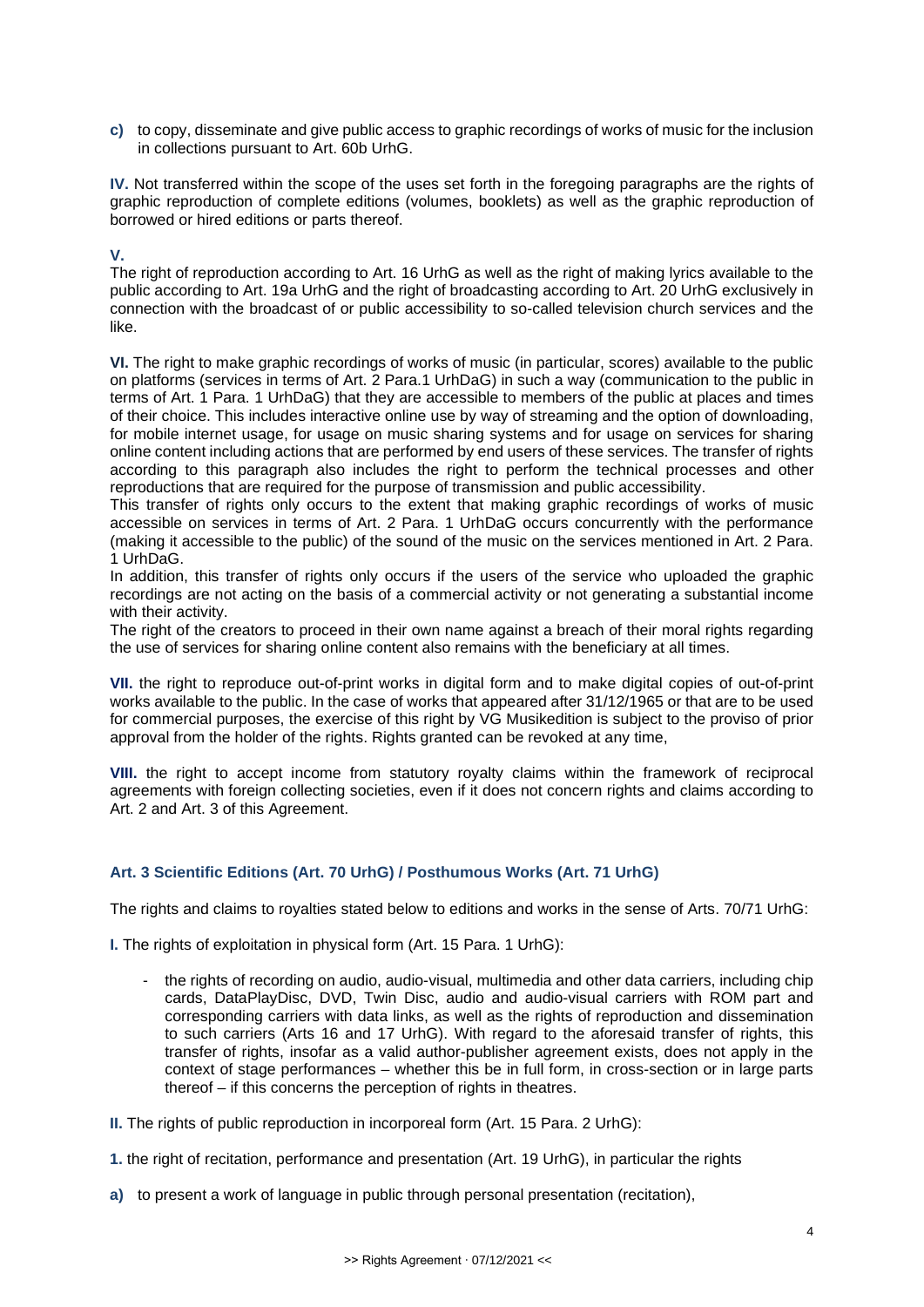- **b)** to present a work of music, whether in combination with a work of language or not, in public through personal presentation (performance),
- **c)** to present a work of language or music or a work of pantomime or a combination of any such works on stage (stage performance); insofar as an author-publisher agreement exists, the right of stage performance and the perception of rights by stage performances in theatres in terms of Art. 19 (3) UrhG is not transferred if the presentation in public performance lasts for more than 15 minutes and, in addition, exceeds a quarter of the total duration,
- **d)** to present a work of the pictorial arts, a work of photography, a work of film or depictions of a scientific or technical nature in public using technical equipment (right of presentation),

**2.** the right of making accessible to the public (Art. 19a UrhG) insofar as no rights of graphic reproduction in the sense of Art. 16 UrhG are affected; this includes, in particular, the right to make the works and editions available to the public, wired or wirelessly, in such a way that they are accessible to the members of the public at places and times of their choice, i.e. for interactive use by way of streaming and the option of downloading, for mobile internet usage, for usage on music sharing systems and for usage on services for sharing online content including actions that are performed by end users of these services. The transfer of rights according to this paragraph also includes the right to perform the technical processes and other reproductions that are required for the purpose of transmission and public accessibility. For usage according to this paragraph, the graphic rights to the text of the editions and works are also transferred.

Insofar as a valid author-publisher agreement exists, the aforesaid right of stage performances is not transferred if the corresponding use on television lasts for more than 15 minutes, on radio for more than 25 minutes and, in addition, exceeds a quarter of the total duration,

**3.** The right to make graphic recordings of works of music (in particular, scores) available to the public on platforms (services in terms of Art. 2 Para.1 UrhDaG) in such a way (public reproduction in terms of Art. 1 Para. 1 UrhDaG) that it is accessible to members of the public at places and times of their choice. This includes interactive online use by way of streaming and the option of downloading, for mobile internet usage, for usage on music sharing systems and for usage on services for sharing online content including actions that are performed by end users of these services. The transfer of rights according to this paragraph also includes the right to perform the technical processes and other reproductions that are required for the purpose of transmission and public accessibility.

This transfer of rights only occurs to the extent that making graphic recordings of works of music accessible on services in terms of Art. 2 Para. 1 UrhDaG occurs concurrently with the performance (making it accessible to the public) of the sound of the music on the services mentioned in Art. 2 Para. 1 UrhDaG.

In addition, this transfer of rights only occurs if the users of the service who uploaded the graphic recordings are not acting on the basis of a commercial activity or not generating a substantial income with their activity.

The right of the creators to proceed in their own name against a breach of their moral rights regarding the use of services for sharing online content also remains with the beneficiary at all times.

**4.** the right of broadcast (Art. 20, 20a UrhG), in particular the right of public display through sound, vision or cable broadcasts or through similar technical equipment, including the right of simultaneous, unchanged and complete cable re-transmission (Art. 20b Para. 1 UrhG); insofar as a valid authorpublisher agreement exists, the aforesaid right of broadcasting stage performances is not transferred if the corresponding use on television lasts for more than 15 minutes, on radio for more than 25 minutes and, in addition, exceeds a quarter of the total duration,

**5.** the right of public reproduction through audio carriers and/or audio-visual carriers (Art. 21 UrhG), also by means of similar technical equipment or with the aid of data carriers, as well as the right of electronic transmission by means of data carriers of all kinds,

**6.** the right of public reproduction of broadcasts (Art. 22 UrhG) via visual screen, loudspeakers or similar technical equipment.

#### **III. Claims, powers and other rights:**

- **1.** Royalty claims
- **a)** for the simultaneous, unchanged and complete cable retransmission (Art. 20b Para. 2 UrhG),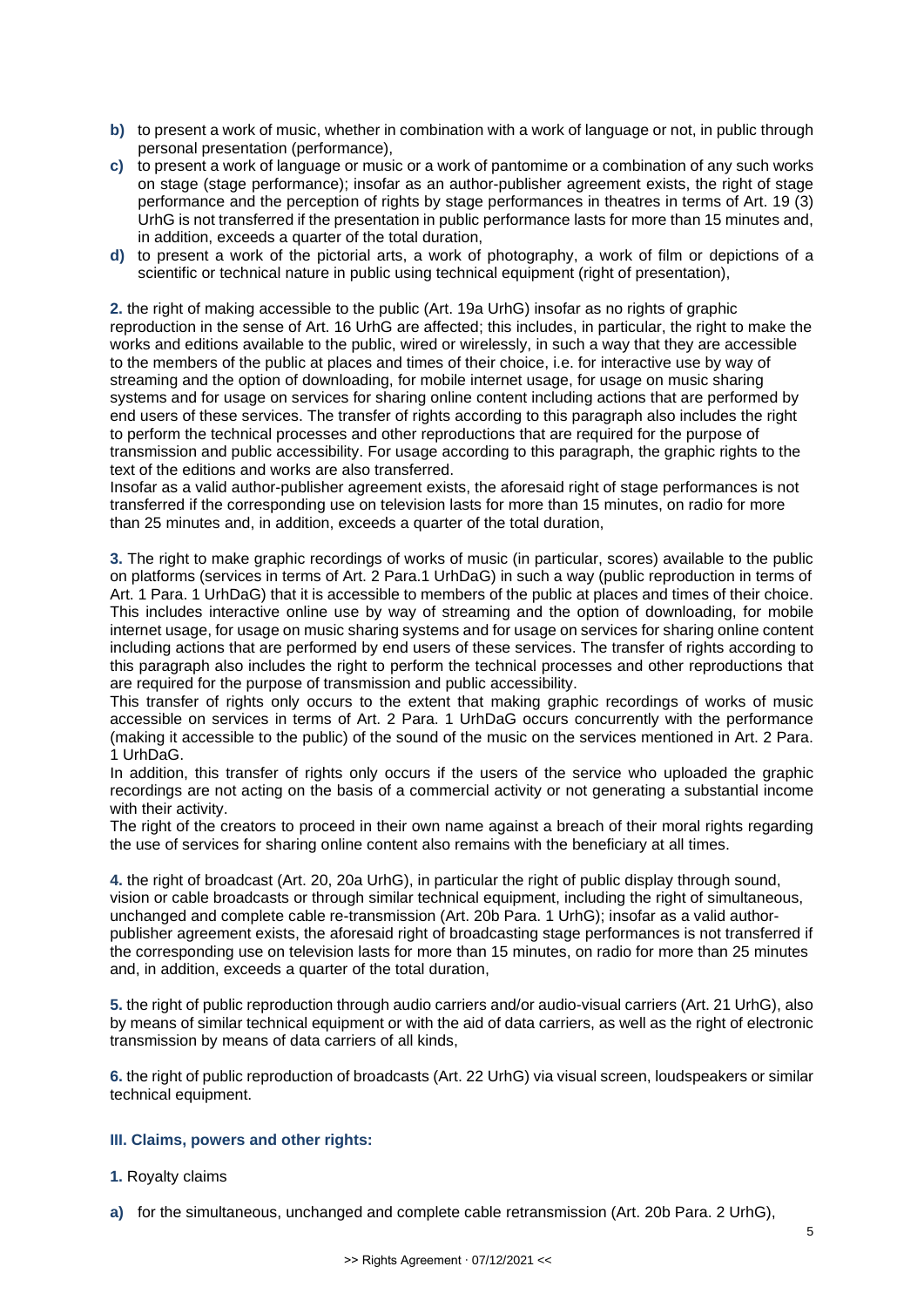- **b)** from the renting and loaning of reproduced items pursuant to Art. 27 UrhG,
- **c)** for the reproduction and dissemination pursuant to Art. 45a Para. 2 and Art. 45c Para. 4 UrhG,
- **d)** from the usage of reproduction and dissemination for collections for religious use to Art. 46 Para. 4 UrhG,
- **e)** from the reproduction of newspaper articles and broadcast commentaries pursuant to Art. 49 Para. 1 Sentences 2 and 3 UrhG,
- **f)** from the public reproduction of an appeared work pursuant to Art. 52 UrhG,
- **g)** according Arts. 60a-60h UrhG,
- **h)** from the manufacture or import or re-import of
	- aa) devices intended for the recording/reproduction of audio carriers and/or audio-visual carriers, as well as of
	- bb) audio carriers or audio-visual carriers as such, for which such recordings/ reproductions are intended pursuant to Art. 54 Para. 1 UrhG and Art. 54b UrhG,
- **i)** from the manufacture or import or re-import of devices intended for the copying of works by photographic means pursuant to Art. 54a Para. 1 UrhG and Art. 54b UrhG,
- **j)** from the operation of devices of the kind referred to in l) pursuant to Art. 54c Para. 1 UrhG
- **k)** from Art. 54e und Art. 54f UrhG,
- **l)** pursuant to. Art. 137I Para. 5 UrhG,
- **m)** pursuant to Art. 4 Para. 3, Art. 5, Para. 2 and Art. 12 Para. 1 UrhDaG,
- **n)** from other known forms of use insofar as they are not stated above or derive from legislation or case law in future.

Transfer shall be deemed comprehensive and without limitation insofar as the royalty claims and other claims, in particular in respect of reproductions for private and other own use, can only be asserted by a copyright association (Art. 54h UrhG).

#### **2.** Powers

- **a)** to receive notification pursuant to Art. 46 Para. 3 UrhG,
- **b)** to demand information in respect of the royalties for devices, audio carriers and audio-visual carriers pursuant to Art. 54f UrhG,
- **c)** of any other kind insofar as they are known or tangibly derive from legislation or case law in future.

#### **3.** Other rights

The right to reproduce out-of-print works in digital form and to make digital copies of out-of-print works available to the public. In the case of works that appeared after 31/12/1965 or that are to be used for commercial purposes, the exercise of this right by VG Musikedition is subject to the proviso of prior approval from the holder of the rights. Rights granted can be revoked at any time.

## **IV.**

**1.** The Beneficial Owner undertakes to register the editions and works pursuant to Arts. 70/71 UrhG with VG Musikedition using the registration form and stating the title, category, name or names of the author(s) and to submit a specimen copy.

**2.** The examination and registration fee set by VG Musikedition must be paid for each edition/work registered, regardless of the result.

**3.** Editions and works which are not duly registered by the Beneficial Owner, or for which he/she has not paid the registration fee, shall remain excluded from distribution until due registration and payment of the fee. After proper application and due registration of the editions, the Beneficial Owner participates in distribution in accordance with the Distribution Scheme in force at the time.

**4.** The Beneficial Owner further undertakes to inform VG Musikedition if it has knowledge of a forthcoming or past performance, broadcasting, recording or other use of the editions and/or works registered by him/her.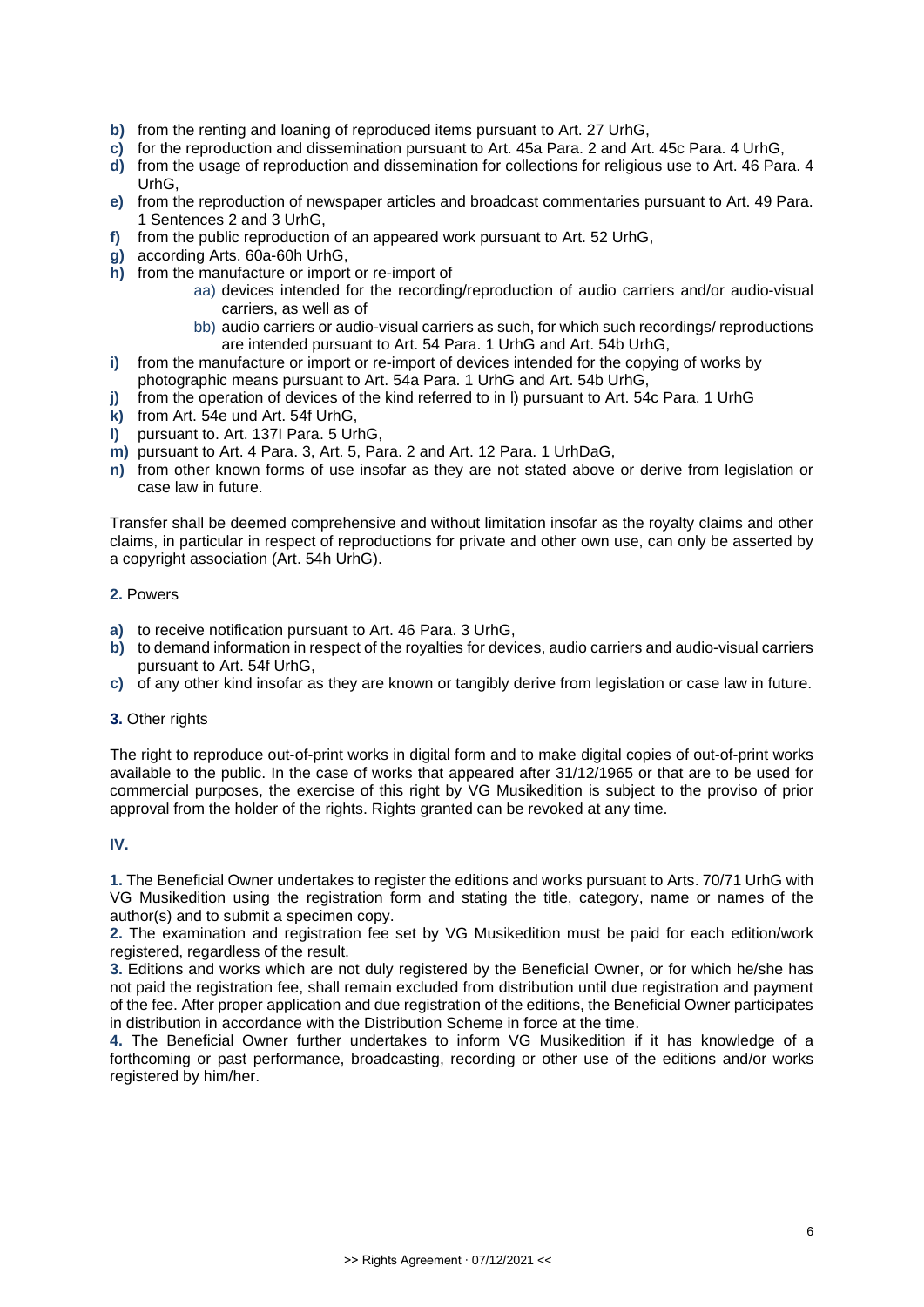## **B General Provisions**

#### **Art. 4**

- **a)** The Beneficial Owner warrants that he/she has unrestricted power of disposal in respect of the rights transferred pursuant to this Agreement.
- **b)** As far as the Beneficial Owner does not currently have or cannot dispose of certain rights, he transfers them in case the power of disposal falls back to him. The transfer also includes the rights specified in Arts. 2 and 3 insofar that the Beneficial Owner has obtained or obtained them by way of succession.

## **Art. 5**

In its capacity as trustee, VG Musikedition undertakes to safeguard the rights and claims transferred to it pursuant to Arts. 2 and 3 of this agreement. This shall apply to the works and editions as set forth in Art. 3 of this agreement only if and when they have been found to be eligible for protection within the scope of Arts. 70/71 UrhG.

## **Art. 6**

With regard to published works and editions in terms of Art. 3 of the Rights Agreement (Scientific Editions (Art. 70 UrhG) / Posthumous Works (Art. 71 UrhG)), the publisher undertakes to register the work/ the edition.

## **Art. 7**

The music publishers undertake to provide publishing services regarding the works published by them. Publishing services include the reproduction and distribution of works of music (with or without lyrics) in terms of the publishing law. Notwithstanding the above, the publishing service can also be provided by way of services in the sectors of promotion and marketing the work, financing and production or service and management. Included in the sector of service and management is, in particular, the necessary communication with VG Musikedition with regard to the work and its usage also on behalf of the creator (e.g. by registering the works or the editions in terms of Arts 70/71 UrhG, compiling the programme according to Art. 2 of the regulatory provisions of Distribution Plan A, the notifications to the royalty beneficiaries of Distribution Plan C, checking the settlement documents and processing returns). If the composer/publisher and creator of the published works is not yet a member of VG Musikedition, the music publisher will work towards concluding a Rights Agreement with VG Musikedition. The publishers' services are paid for with their share of the distribution in terms of the distribution plans of VG Musikedition. Further remuneration claims against VG Musikedition do not exist.

## **Art. 8**

VG Musikedition shall have the right to exercise and exploit the rights transferred to it by the Beneficial Owner in its own name, to take receipt of the due payment and to give legally valid acknowledgements of receipt thereof, to transfer all or part of the rights transferred to it to third parties or to prohibit use thereof, and to assert in its own country and in any manner as VG Musikedition may deem fit, including recourse to the law, all rights to which it is entitled.

## **Art. 9**

The claims of the Beneficial Owner against VG Musikedition may be assigned only by prior agreement with VG Musikedition. VG Musikedition shall have the right to charge an administration fee commensurate with its cost incurred for the processing of attachments and assignments – with the exception of the assignment of membership fees due to professional associations – to the Beneficial Owner (debtor). In the case of payment of advances, the Beneficial Owner hereby irrevocably assigns his/her claims to payment to VG Musikedition until such time as the amounts advanced have been repaid in full.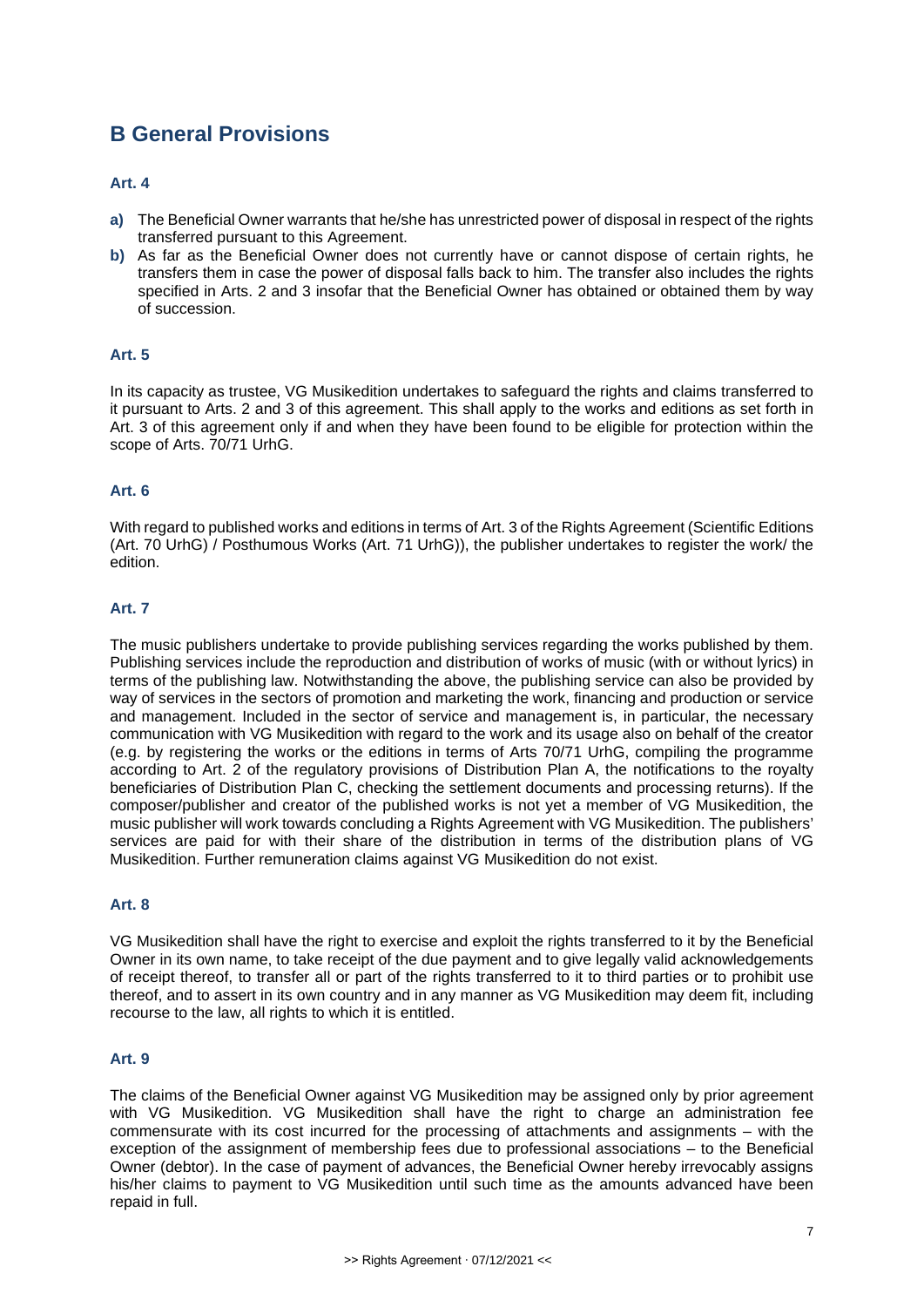#### **Art. 10**

Any Beneficial Owner who fails to comply with his/her obligations set forth in the Statutes, the Rights Agreement or the Distribution Scheme shall have the duty to compensate VG Musikedition for all costs and damage incurred as a result.

#### **Art. 11**

The Beneficial Owner shall not undertake any legal acts or transactions which have the aim of circumventing the Statutes, especially this Rights Agreement and the Distribution Scheme. He/she understands and acknowledges that all such legal acts or transactions shall be ineffective towards VG Musikedition. Any and all claims arising from such legal acts and transactions which should nevertheless be concluded are hereby assigned to VG Musikedition.

#### **Art. 12**

- **a)** The Beneficial Owner can demand that rights of use are transferred back to him/her with limitation to certain discrete types of use able to be uniformly delimited or to certain countries.
- **b)** The Beneficial Owner is granted the option of a non-exclusive transfer of individual rights of use under this Agreement in justified, stand-alone cases.
- **c)** VG Musikedition can refuse to transfer back the rights or reject the limitation under a) and/or b) if this is contradicted by objectively traceable reasons. These exist, in particular, when administering the rights is not economically justifiable. Management must justify the refusal in writing. The Beneficial Owner can file an objection in writing

with the board of directors within four weeks; the date of receiving the objection is decisive.

- **d)** Limitations in terms of a) and/or b) shall be taken into account in the distribution, in particular in the case of the distribution of revenue not related to works.
- **e)** Changes in accordance with a) and/or b) can solely enter into force upon signing the contract or on 1/1 of any given year, provided VG Musikedition has received the request for change in writing at the latest on 30/06.

#### **Art. 13**

- **a)** The Beneficial Owner has the option to make a written request, which must reach management at least 14 days before the actual act of use, to use the rights transferred according to Arts 2 and 3 at the conditions mentioned in the following for non-commercial purposes himself/herself or grant individual persons a royalty-free licence to use his/her works for non-commercial purposes. It is not possible to assign legal rights to royalties as a royalty-free licence; the same shall apply in the event that a flat-rate licence is given by VG Musikedition.
- **b)** Prerequisite for acquiring a royalty-free licence for non-commercial purpose is that the Beneficial Owner has obtained the written consent from all Beneficial Owners of the works concerned (e.g. publisher, composer, lyricist, possibly processer) and includes it with the request.
- **c)** All acts of use that are geared directly or indirectly towards a monetary, financial or commercial benefit are especially considered commercial.
- **d)** When acquiring such a licence, it is considered a so-called individual licence for a specific use; it is limited with regard to content, time and territory and is not transferrable.

#### **Art. 14**

**a)** The Beneficial Owner undertakes to inform VG Musikedition without delay of any change of address and any change of his/her name or publisher's name. Should the Beneficial Owner fail to inform a change of his/her address and if VG Musikedition cannot determine the new address of the Beneficial Owner despite all its reasonable efforts, VG Musikedition may terminate this Rights Agreement prematurely at the end of the financial year in which it has received a communication from the residents registration authority having jurisdiction over the last known address of the Beneficial Owner that his/her present address is unknown. In this case, notice of termination will be sent by registered letter to the address last known to VG Musikedition.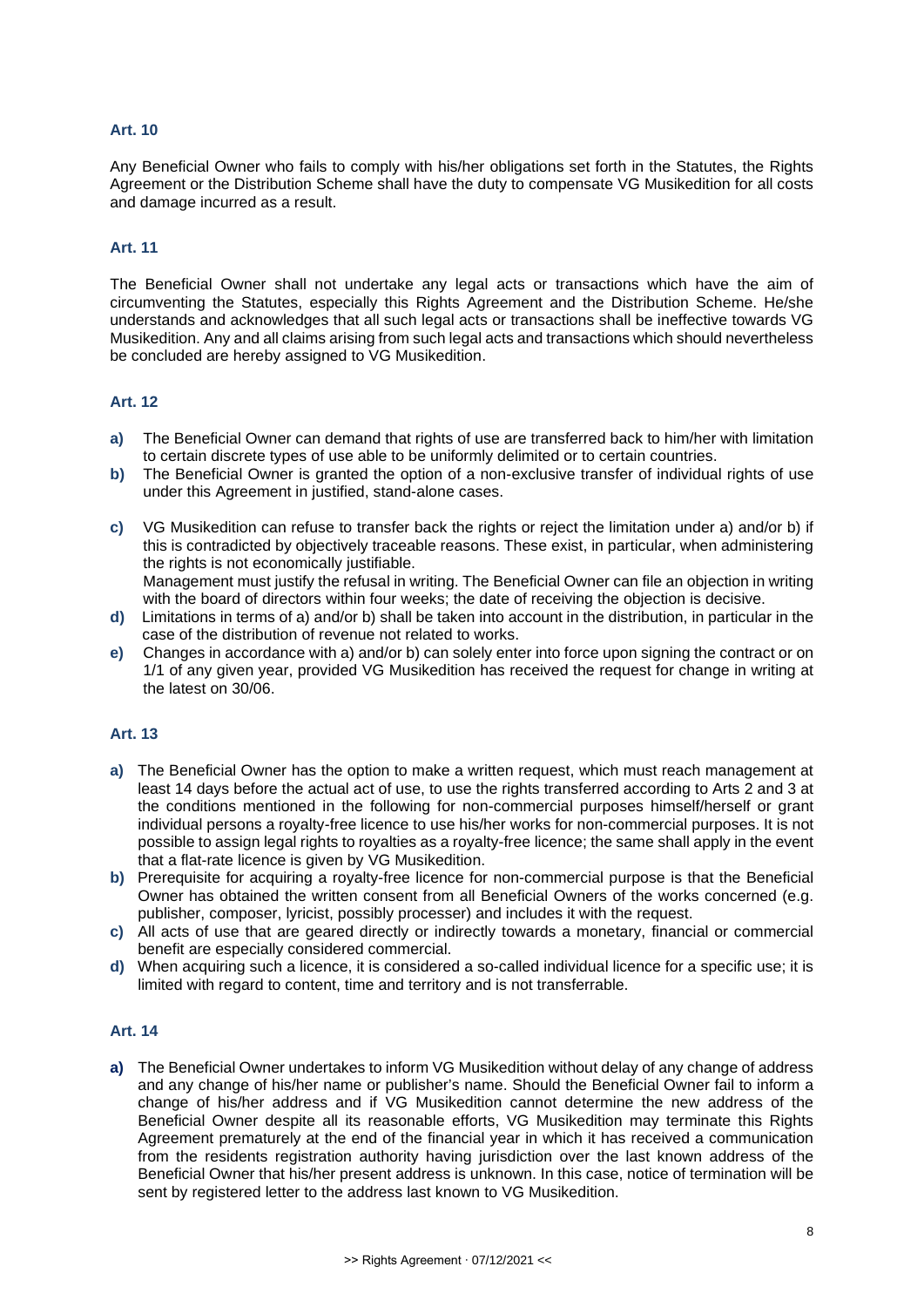**b)** The Beneficial Owner's personal details are stored and processed electronically in order to establish, implement and end this Rights Agreement, to effect distributions and to fulfil legal storage and documentation deadlines even after the end of the Agreement and are shared in line with the purpose of this Agreement.

#### **Art. 15**

**1.**

- **a)** The general statutory provisions shall apply to legal successors to this Agreement, unless the Statutes of VG Musikedition and this Agreement regulate otherwise. In the event of the death of the Beneficial Owner, this Rights Agreement shall continue with his/her heir. If there is a community of heirs, however, this Rights Agreement shall only continue if the community of heirs/successors appoints one authorised representative to become party to the Rights Agreement in that capacity.
- **b)** If an originator or editor/publisher has several legal successors, these shall exercise their rights through an authorised representative. He/she shall continue the Rights Agreement in the name of the successors. If the community of heirs does not nominate an authorised representative within 12 months, VG Musikedition can dissolve the contractual relationship.

**2.** VG Musikedition may require that evidence of succession be provided by presentation of a certificate of an executor or another deed issued by a probate court. It may also require that the authorisation be evidenced by the presentation of officially certified documents.

**3.** If no inheritance claims are made within two years from the death of the Beneficial Owner and the sums credited to the unknown heirs fail to reach the amount of the membership fee in two successive years, this Rights Agreement shall end at the end of the subsequent financial year.

## **Art. 16**

- **a)** This Agreement is concluded for an indefinite period. It can be terminated annually with a notice period of six months to 31/12. Termination must be declared in writing with registered letter or electronically; in the latter case, the electronic document must carry a qualified electronic signature in accordance with the signature law.
- **b)** Art. 5 Para. 2 of the Statutes shall remain unaffected.
- **c)** The Rights Agreement ends automatically when the protection period of all works for which the Beneficial Owner granted rights of administration to VG Musikedition, expires.

## **Art. 17**

When this agreement ends, all the rights transferred hereunder shall revert to the Beneficial Owner without any special act of reverse transfer being necessary. Utilisation agreements concluded with third parties before termination of this Rights Agreement and extending beyond the end of this Agreement shall, however, remain effective and in force for the full agreed term.

Payment of any income then due to the departed Beneficial Owner shall be effected in accordance with the Distribution Scheme of VG Musikedition.

## **Art. 18**

In the event of VG Musikedition being wound up in accordance with its Statutes, notice of termination of the Rights Agreement shall be deemed given with effect to the end of the calendar quarter following the one in which the winding-up resolution is approved by the competent state authority.

## **Art. 19**

The place of fulfilment for both parties, to the extent permitted by law, is the place at which VG Musikedition has its registered office. The same shall apply to the place of jurisdiction.